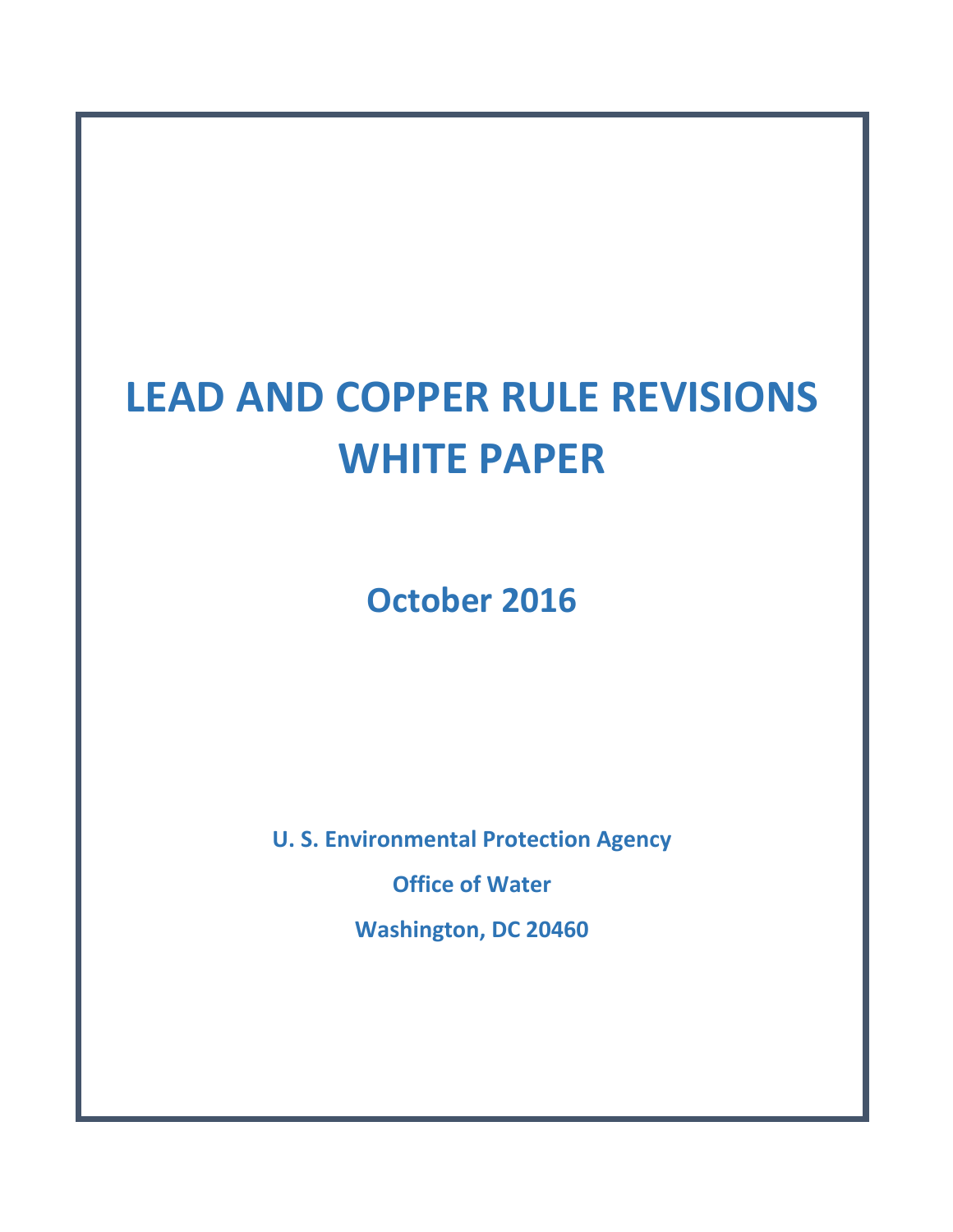## **Table of Contents**

| ı.   |  |
|------|--|
|      |  |
| П.   |  |
|      |  |
|      |  |
|      |  |
|      |  |
|      |  |
|      |  |
|      |  |
| III. |  |
|      |  |
|      |  |
|      |  |
|      |  |
|      |  |
|      |  |
|      |  |
|      |  |
|      |  |
| IV.  |  |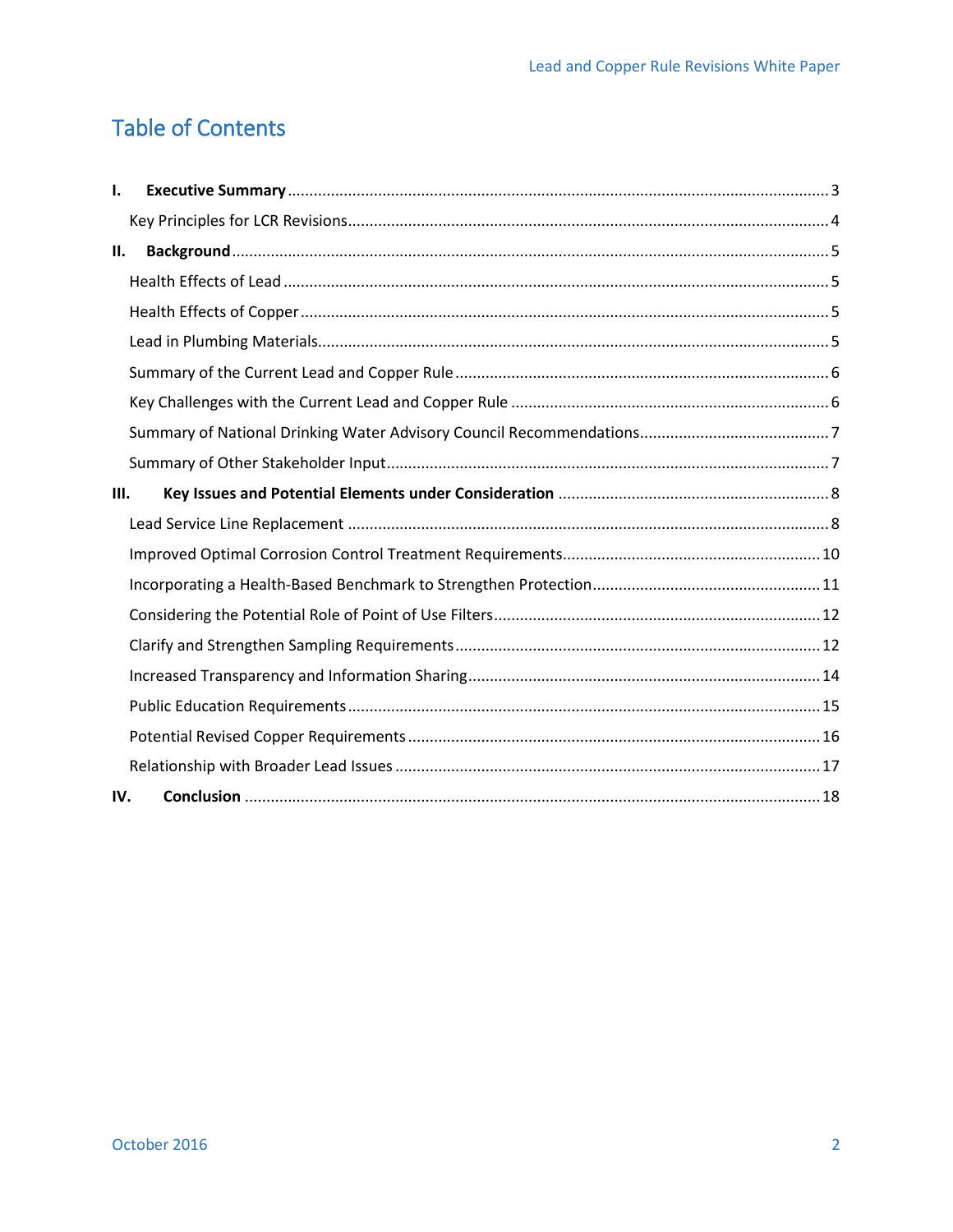### <span id="page-2-0"></span>I. Executive Summary

Exposure to lead is known to present serious health risks to the brain and nervous system of children. The recent crisis in Flint, Michigan, has brought increased attention to the challenge of lead in drinking water systems across the country. It is important to recognize that major reductions in been achieved in childhood exposure to lead in the United States. Data show that from 1976 – 1980 the median blood lead level of a child (1-5 years old) was 15 micrograms per deciliter. That median level has been reduced dramatically since then, to 1 microgram per deciliter, based on the most recent data. Further, over the last twenty-five years, the percentage of children aged 1–5 years with blood lead levels less than or equal to 5 micrograms per deciliter declined more than ten-fold, and blood lead levels fell dramatically for all racial and ethnic groups. These improvements were made by removing lead from toys and lead solder in cans, taking lead out of gasoline, reducing exposure to lead in paint and dust in homes and during renovations, greatly reducing the allowable content of lead in plumbing materials in homes and other buildings, and further reducing lead in drinking water through the federal Lead and Copper Rule (LCR). Although we have taken significant steps to protect our children from the detrimental effects of lead poisoning, there is more to do.

Lead and copper enter drinking water mainly from corrosion of lead and copper containing plumbing materials. Lead was widely used in plumbing materials until Congress banned its use in 1986, and there are an estimated 6.5 to 10 million homes served by lead service lines (LSLs) in thousands of communities nationwide, in addition to millions of older buildings with lead solder across the U.S. Lead exposure, whether through drinking water, soil, dust or air, can result in serious adverse health effects, particularly for young children. Infants and children exposed to lead may experience delays in physical and mental development and may show deficits in attention span and learning disabilities. In adults, lead exposure can cause kidney problems and high blood pressure. Copper exposure can cause stomach and intestinal distress, liver and kidney damage, and complications of Wilson's disease in genetically predisposed people.

In 1991, EPA promulgated the LCR – a treatment technique regulation under the Safe Drinking Water Act (SDWA) – to protect public health by minimizing lead and copper levels in drinking water, primarily by reducing water corrosivity through corrosion control treatment. This rule applies to 68,000 public water systems nationwide. EPA has continued to work to make the LCR more effective through interim revisions promulgated in 2000 and 2007.

Implementation of the LCR over the past twenty-five years has resulted in major improvements in public health; the number of the nation's large drinking water systems with a 90<sup>th</sup> percentile sample value exceeding the LCR action level of 15 parts per billion has decreased by over 90 percent since the initial implementation of the LCR. However, the regulation and its implementation are in urgent need of an overhaul. Lead crises in Washington, DC, and in Flint, Michigan, and the subsequent national attention focused on lead in drinking water in other communities, have underscored significant challenges in the implementation of the current rule, including a rule structure that for many systems only compels protective actions after public health threats have been identified. Key challenges include the rule's complexity, the degree of discretion it affords with regard to optimization of corrosion control treatment and compliance sampling practices that in some cases, may not adequately protect from lead exposure, and limited specific focus on key areas of concern such as schools. There is a compelling need to modernize and strengthen implementation of the rule – to strengthen its public health protections and to clarify its implementation requirements to make it more effective and more readily enforceable.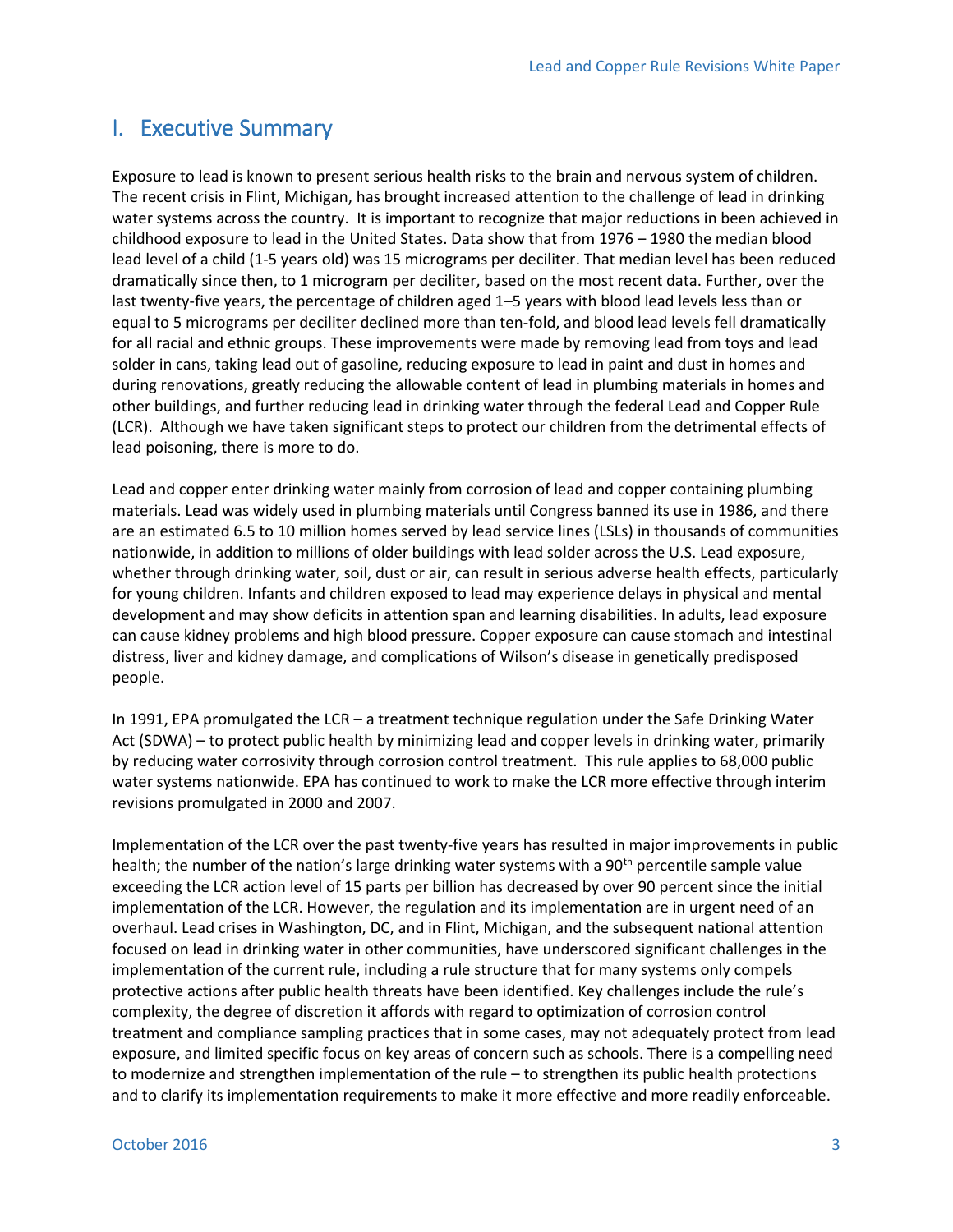EPA has conducted extensive engagement with stakeholder groups and the public to inform revisions to the LCR. In December of 2015, EPA received comprehensive recommendations from the National Drinking Water Advisory Council (NDWAC) and other concerned stakeholders on potential steps to strengthen the LCR. EPA is carefully evaluating the recommendations from these groups. In addition, EPA is giving extensive consideration to the national experience in implementing the rule as well as the experience in Flint, MI, as we develop proposed revisions to the rule.

#### <span id="page-3-0"></span>Key Principles for LCR Revisions

EPA's goal for the LCR revisions is to improve public health protection while ensuring effective implementation by the 68,000 drinking water systems that are covered by the rule. This includes strengthening corrosion control treatment in drinking water systems to further reduce exposure to lead and copper and identifying additional actions that will equitably reduce the public's exposure to lead and copper when corrosion control treatment alone is not effective. In developing proposed revisions to the LCR, EPA will be guided by several key principles, including:

- Focus on Minimizing Exposure to Lead in Drinking Water: Improve public health protection by reducing exposure to lead in drinking water to the maximum amount possible through proactive measures to remove sources of lead and educating consumers about the health effects of lead and actions to reduce exposure.
- Clear and Enforceable Requirements: Improve implementation by designing a more prescriptive regulation with fewer discretionary decision points that rely on the judgment of individuals in states and drinking water utilities that may lack expertise in the complexities of corrosion control treatment and distribution system management.
- Transparency: Stronger programs to educate consumers about health risks and actions to reduce exposure to lead in drinking water, better access for consumers to information related to the location of LSLs, and more rapid test results of all tap samples and water quality parameter monitoring.
- Environmental Justice and Children's Health: Because of disparities in the quality of housing, community economic status, and access to medical care, lead in drinking water (and other media) disproportionately affects lower-income people. In addition, lead has disproportionate health effects on infants and children. In revising the LCR, EPA seeks to address environmental justice concerns and to prioritize protection of infants and children who are most vulnerable to the harmful effects of lead exposure.
- Integrating Drinking Water with Cross-Media Lead Reduction Efforts: Leveraging efforts of state and local public health authorities to provide integrated approaches to comprehensively reduce exposure to lead from drinking water, paint, dust, soil and other potential sources of exposure.

EPA is carefully considering NDWAC advice and other stakeholder input and is undertaking key analytical work to develop proposed revisions to the LCR. We are considering an approach that will incorporate both technology- based and health-based elements – to ensure effective reductions of lead in drinking water at the water system level, while at the same time providing consumers with the information, tools and protections needed to address remaining risks. We anticipate that these elements will be supported by clear and robust revised sampling requirements, strengthened reporting, transparency provisions that ensure consumers have rapid access to relevant information and public education materials. Key potential elements under consideration are discussed in Section 3; these elements are highly interdependent, and potential revisions to the rule must be considered in an integrated perspective.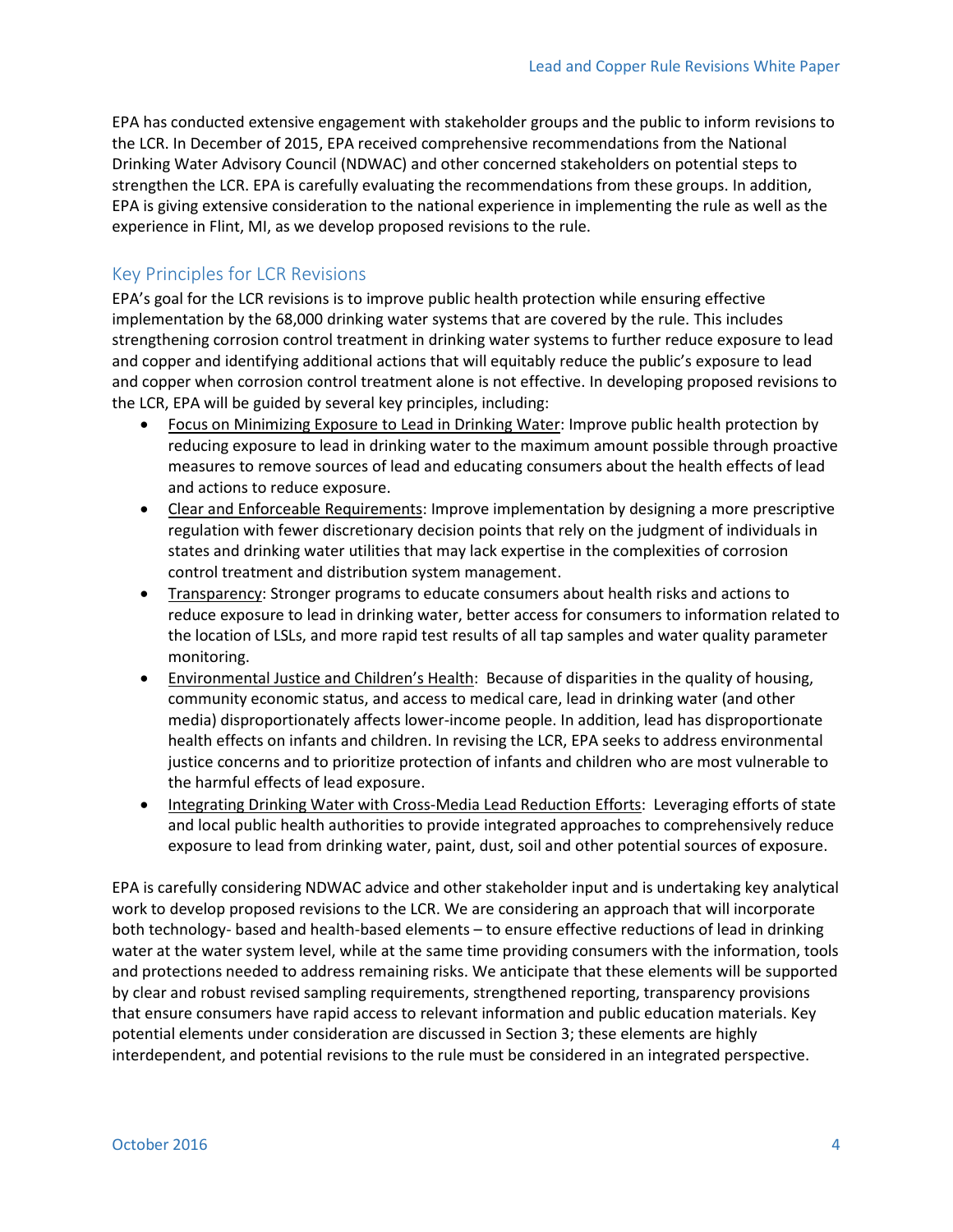## <span id="page-4-0"></span>II. Background

#### <span id="page-4-1"></span>Health Effects of Lead

Over the past decade, epidemiologic studies have consistently demonstrated that there is no safe level of lead. In particular, studies conducted in diverse populations of children consistently demonstrate the harmful effects of lead exposure on cognitive function, as measured by IQ decrements, decreased academic performance and poorer performance on tests of executive function. Lead exposure is also associated with decreased attention, and increased impulsivity and hyperactivity in children. In adults, long-term lead exposure results in increased blood pressure and hypertension. In addition to its effect on blood pressure, lead exposure can also lead to coronary heart disease and death from cardiovascular causes and is associated with cognitive function decrements, symptoms of depression and anxiety, and immune effects in adults.

#### <span id="page-4-2"></span>Health Effects of Copper

Copper has been demonstrated to cause gastrointestinal distress following short term exposure and can cause liver and kidney damage during longer term exposures. Copper exposures are of particular concern for people with Wilson's disease.

#### <span id="page-4-3"></span>Lead in Plumbing Materials

The extent to which leaded materials occur in drinking water distribution systems and plumbing materials in homes and buildings (premise plumbing) varies across the U.S. Much of the variation is due to the quality and age of the housing stock; older homes are more likely to have pipes and plumbing materials containing lead. Where they are present, the most significant source of lead in drinking water are leaded pipes that extend from the water main underneath the street to the residence (lead service lines, or LSLs) however, faucets and fixtures with leaded brass and pipes with lead solder can also contribute to the presence of lead in drinking water. Water chemistry also plays a role in lead levels, because some water sources are more corrosive to leaded plumbing materials if not treated for corrosion control.

In 1986, Congress amended the Safe Drinking Water Act, prohibiting the use of pipes, solder or flux that are not "lead free" in public water systems or plumbing in facilities providing water for human consumption. At the time, "lead free" was defined as solder and flux with no more than 0.2% lead and pipes with no more than 8%. Prior to this, leaded materials were commonly used in plumbing materials and for service lines connecting residences and buildings to water mains. In 1996, Congress further amended SDWA to expand the prohibition to encompass plumbing fittings and fixtures and to prohibit the introduction into commerce of pipes, fitting, and fixtures, solder or flux that is not lead free. The Reduction of Lead in Drinking Water Act of 2011 created exemptions to the prohibitions and revised the maximum allowable lead content from not more than 8% to not more than a weighted average of 0.25% lead on the wetted surface; further reducing the amount of lead in contact with drinking water when that law became effective in January 2014. While these prohibitions have reduced the amount of lead allowed in covered plumbing materials after they went into effect, there are many buildings that still have LSLs and/or plumbing materials made with a higher percentage of lead than currently allowed for new installations or repairs of existing plumbing.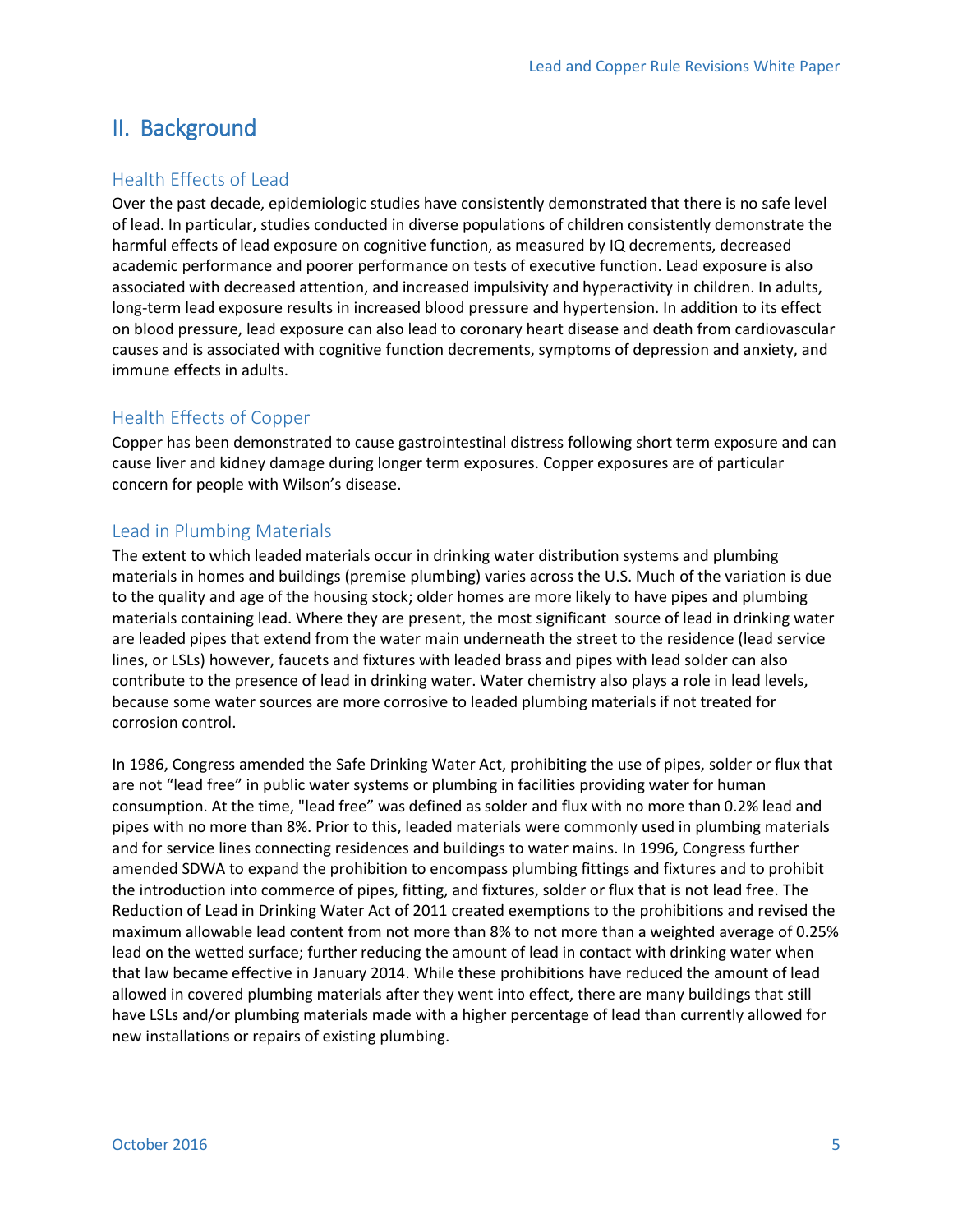#### <span id="page-5-0"></span>Summary of the Current Lead and Copper Rule

Under SDWA, EPA establishes national primary drinking water regulations (NPDWRs) which either establish a maximum contaminant level (MCL) or a treatment technique "to prevent known or anticipated adverse effects on the health of persons to the extent feasible." The Lead and Copper Rule (LCR) is a treatment technique rule, first promulgated in 1991 and revised in 2000 and 2007, which requires water systems to conduct tap sampling for lead and copper to determine the actions water systems must take to reduce exposure to lead and copper. Recognizing that there is no safe level of lead in drinking water, the LCR set a health-based maximum contaminant level goal of zero. Under the LCR, water systems must work with their customers to collect samples from locations with LSLs and/or leaded plumbing materials. The LCR established action levels of 0.015 mg/L (15 ppb) for lead and 1.3 mg/L (ppm) for copper, based on the  $90<sup>th</sup>$  percentile sample level.

The action level for copper is set at the health-based maximum contaminant level goal for copper. The action level for lead is based upon EPA's evaluation of available data on corrosion control's ability to reduce lead levels at the tap. Corrosion control treatment (CCT) typically involves the addition of chemicals such as orthophosphate, or chemical adjustment of drinking water pH, to reduce the corrosivity of drinking water and thus the level of leaching of lead and copper from plumbing materials. Whereas an MCL is an enforceable level that drinking water cannot exceed without violation, an action level is a screening tool for determining when certain treatment technique actions are needed. If the lead or copper action level is exceeded in more than ten percent of tap water samples collected during any monitoring period (i.e., if the 90<sup>th</sup> percentile level is greater than the action level), a water system must take certain actions.

The type of action that is triggered depends upon the size of the system and the actions it has taken previously. All water systems serving more than 50,000 people were required to install corrosion control treatment soon after the LCR went into effect. Systems serving less than 50,000 people are not required to install corrosion treatment if the system meets the lead and copper action levels during each of two consecutive six-month monitoring periods. Systems serving less than 50,000 people that exceed the action level and have not yet installed CCT must begin working with their state to monitor water quality parameters and install and maintain CCT. Any system that exceeds the lead action level must conduct public education. Any system with LSLs that exceeds the lead action level after installing CCT must begin LSL replacement (LSLR). Although LSLR programs are conducted by public water systems, in many cases, the portion of the LSL that extends from the water main to the residential property line is owned by the water system, while the portion of the line that extends from the property line to the home is solely owned by the homeowner. Under the current rule, water systems conducting LSLR must offer building owners the opportunity to replace their portion of the line at the time the system is replacing the portion of the service line owned by the system, but the system is not obligated to pay for replacing the portion of the line it does not own.

#### <span id="page-5-1"></span>Key Challenges with the Current Lead and Copper Rule

The LCR is one of the most complicated drinking water regulations for states and drinking water utilities to implement due to the need to control corrosivity of treated drinking water as it travels through often antiquated distribution and plumbing systems on the way to the consumer's tap. The LCR is the only NPDWR that requires sampling in homes, often by the consumers themselves. The rule includes complex sampling and treatment technique requirements intended to protect against exposure to lead and copper in drinking water. States and public water systems must have expertise and resources to identify the sampling locations and to collect and analyze samples correctly. Even greater expertise is needed for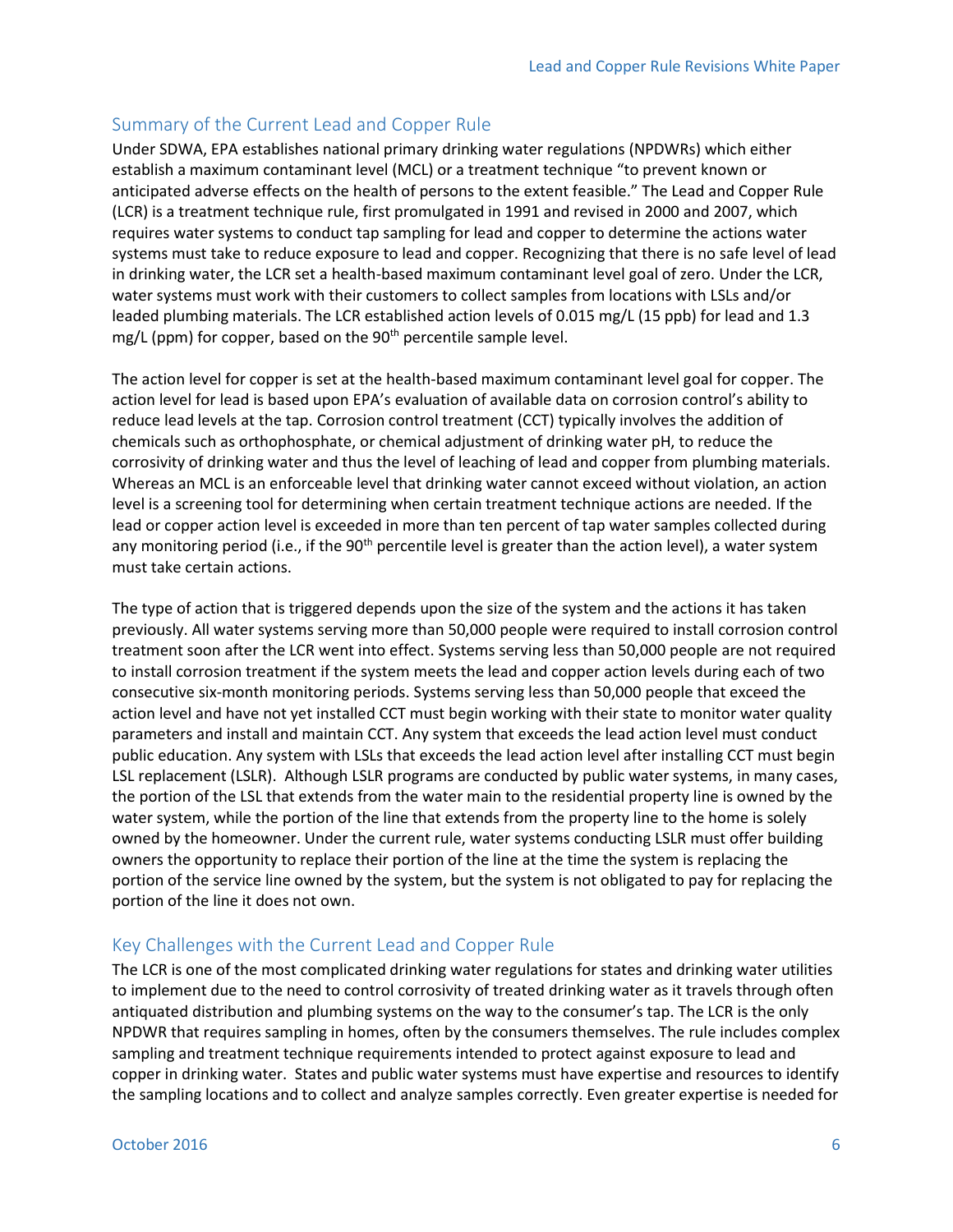systems and states to identify on a system-specific basis the optimal CCT and water quality parameter monitoring to assure effective operation. The current structure of the rule compels additional protective actions on the part of a water system only after a potential problem has been identified, which may create a disincentive for utilities to identify potential problems with lead and copper in the drinking water system. It is also worth noting that road construction activities or maintenance of gas or buried power lines can cause disturbance of LSLs, in some cases introducing high levels of lead into drinking water through the release of lead particulates into the drinking water distribution system.

When corrosion control alone is not sufficient, LSLR, public education, and further actions on the part of consumers to reduce their exposure to lead are necessary. Consumers' ability to understand and afford these actions can pose challenges. In most communities, LSLs are partially owned by the utility and partially owned by the homeowner; the cost of full LSLRs has been estimated to be \$2,500-\$5,500 per line, but some industry estimates for an average replacement are as high as \$8,700 per line.

#### <span id="page-6-0"></span>Summary of National Drinking Water Advisory Council Recommendations

The National Drinking Water Advisory Council (NDWAC) is a Federal Advisory Committee that supports EPA in performing its duties and responsibilities related to the national drinking water program. The council was created through a provision in the SDWA of 1974. The NDWAC LCR Working Group was formed to provide advice to EPA in considering potential revisions to the LCR. In December 2015, the NDWAC provided specific recommendations to the Administrator for LCR revisions including:

- Require proactive LSLR programs, which set replacement goals, effectively engage customers in implementing those goals, and provide improved access to information about LSLs, in place of current requirements in which LSLs must be replaced only after a lead action level exceedance (ALE);
- Establish more robust public education requirements for lead and LSLs, by updating the Consumer Confidence Report (CCR), adding targeted outreach to consumers with LSLs and other vulnerable populations (pregnant women and families with infants and young children), and increasing the information available to the public;
- Strengthen CCT, retaining the current rule requirements to re-assess CCT if changes to source water or treatment are planned, adding a requirement to review updates to EPA guidance to determine if new scientific information warrants changes;
- Modify monitoring requirements to provide for consumer requested tap samples for lead and to utilize results of tap samples for lead to inform consumer action to reduce the risks in their homes, to inform the appropriate public health agency when results are above a designated household action level, and to assess the effectiveness of CCT and/or other reasons for elevated lead results;
- Tailor water quality parameters (WQPs) to the specific CCT plan for each system, and increase the frequency of WQP monitoring for process control;
- Establish a health-based, household action level that triggers a report to the consumer and to the applicable health agency for follow up;
- Separate the requirements for copper from those for lead and focus new requirements where water is corrosive to copper; and
- Establish appropriate compliance and enforcement mechanisms.

#### <span id="page-6-1"></span>Summary of Other Stakeholder Input

EPA has also received recommendations for revisions to the LCR from other stakeholders including a NDWAC Working Group member who dissented on a number of the NDWAC recommendations, the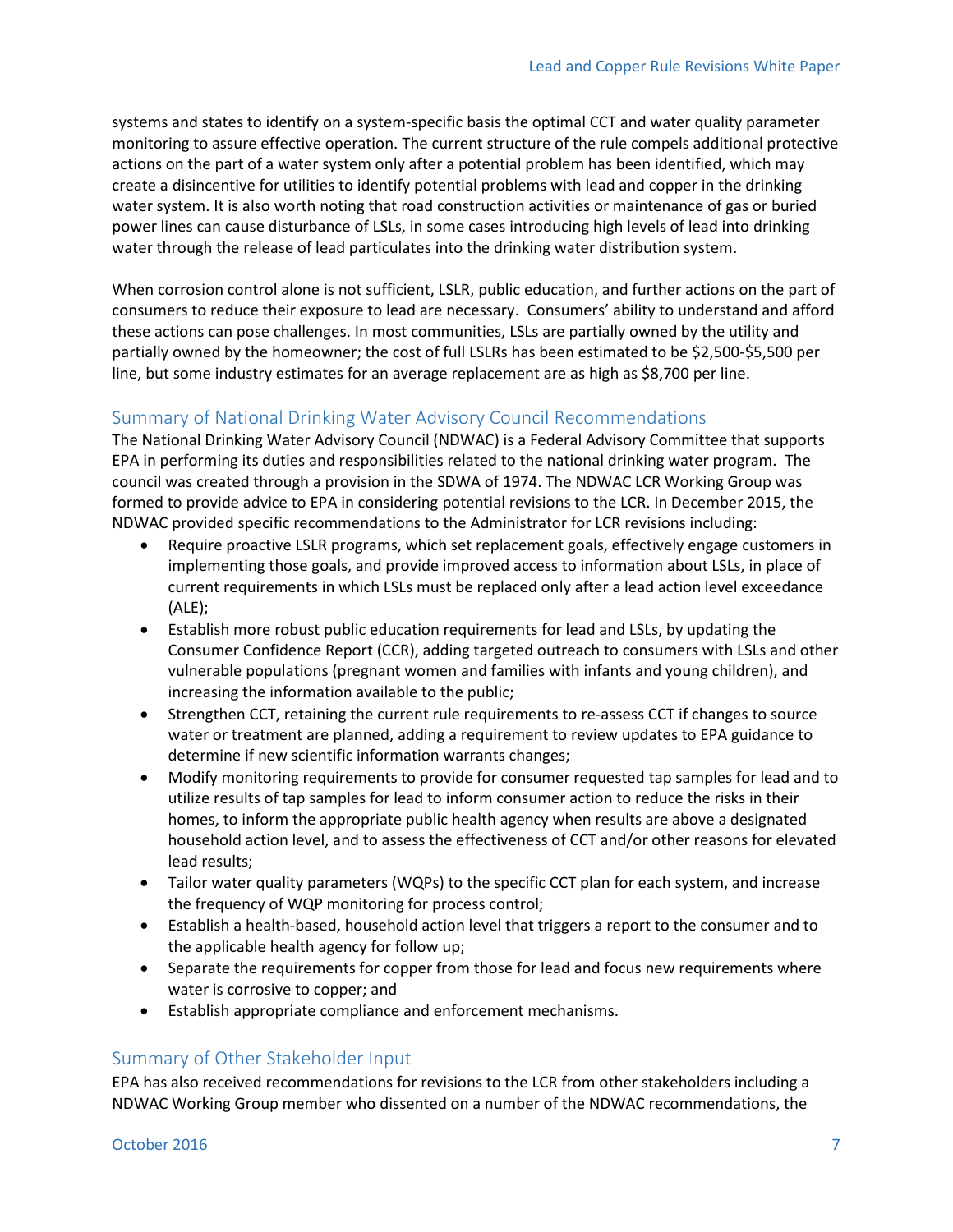Flint Water Interagency Coordinating Committee, and local citizens impacted by the experience in Flint. These recommendations emphasize the importance of enforceable goals for LSLR, recognize the significant lead exposure risks that can accompany partial service line replacements (PLSLRs) and provide clearer and more prescriptive requirements for sampling and corrosion control protocols that reduce the opportunities for systems to generate biased sampling results or improperly implement corrosion control procedures. EPA has received input from other stakeholders similarly concerned with eliminating PLSLRs and strengthening the sampling and corrosion control provisions of the LCR. In addition, the Board of the American Water Works Association (AWWA), which represents drinking water utilities, voted unanimously in March of 2016 to support the NDWAC recommendations, including those that would ultimately lead to complete replacement of LSLs.

## <span id="page-7-0"></span>III. Key Issues and Potential Elements under Consideration

EPA expects that proposed revisions to the LCR will include both technology-driven and health-based elements that focus on proactive, preventative actions to avoid high lead levels and health risks. In addition, we expect to propose robust and ongoing communication and information sharing with consumers that will foster actions by consumers to reduce risks. The potential elements under consideration are interconnected components that together will address the challenges with the current rule and improve public health protection in the revised rule.

In developing revisions to the LCR, EPA must adhere to the SDWA's statutory requirements and achieve the greatest public health protection feasible. The SDWA requires that any treatment technique rule must prevent known or anticipated adverse effects on the health of persons to the extent feasible and revisions to any NPDWR must maintain or strengthen public health protection. In addition, EPA must prepare a Health Risk Reduction Cost Analysis to evaluate if the benefits justify the costs of the rule. EPA is committed to using the best available science. As knowledge about lead contamination in drinking water evolves, we will continue to engage with stakeholders and consider their viewpoints and relevant science in developing revisions to the LCR.

#### <span id="page-7-1"></span>Lead Service Line Replacement

As noted above, LSLs, which connect a residence or building to the water main, can be a significant source of lead in drinking water. The total number of LSLs currently in use in the US is unknown; estimates range from 6.5 million to greater than 10 million homes that have service lines that are at least partially made of lead. The current LCR requires LSLR only after a lead ALE, and allows partial LSLR when an owner of a home or building is unable or unwilling to pay for replacement of the portion of the service line not owned by the water system.

In 2010, EPA asked its Science Advisory Board to evaluate the data regarding the effectiveness of the partial LSLR, in comparison to full line replacement. The EPA Science Advisory Board concluded in its 2011 report to EPA that:

PLSLRs have not been shown to reliably reduce drinking water lead levels in the short term, ranging from days to months, and potentially even longer. Additionally, PLSLR is frequently associated with short-term elevated drinking water lead levels for some period of time after replacement, suggesting the potential for harm, rather than benefit during that time period. Available data suggest that the elevated tap water lead levels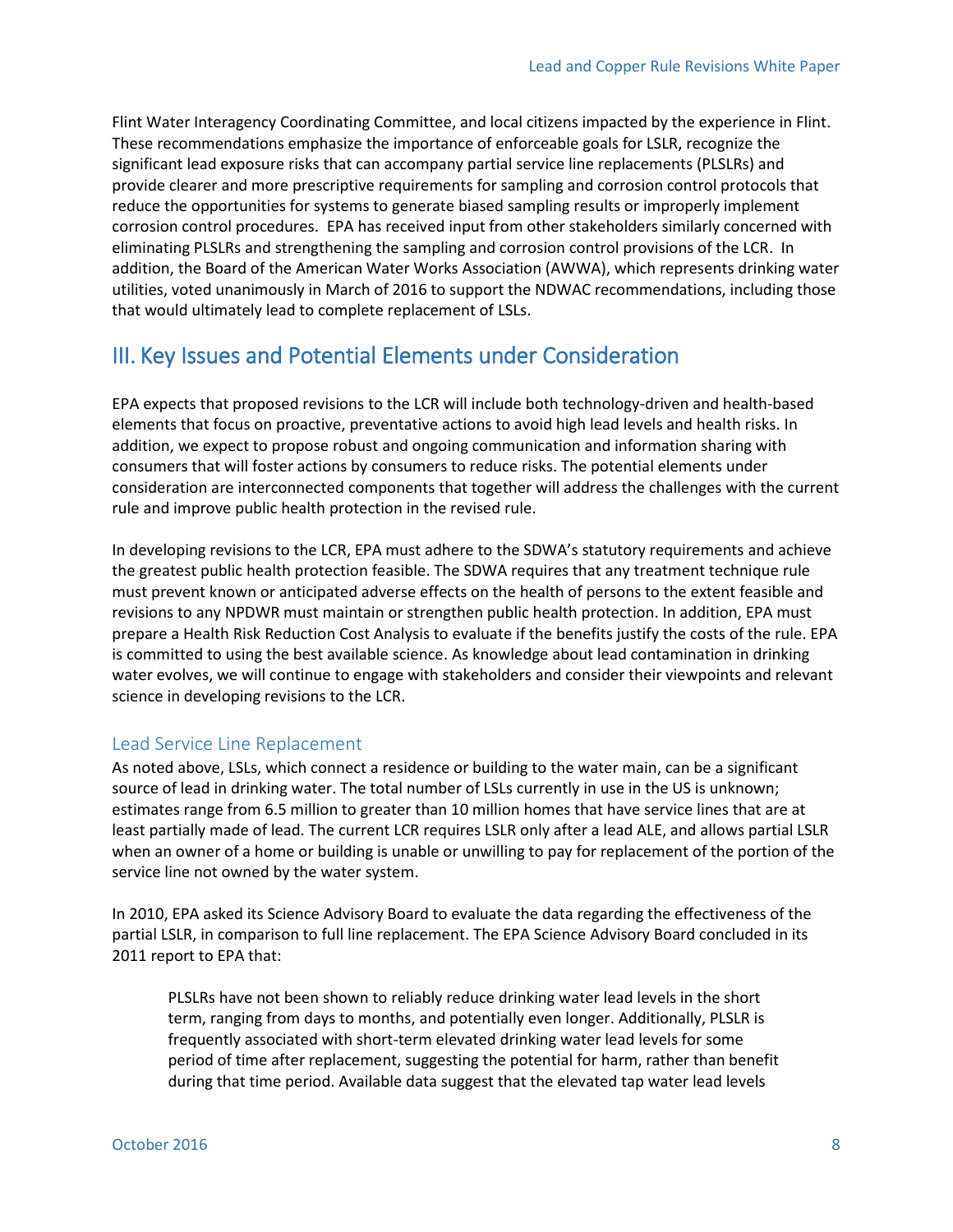tend to then gradually stabilize over time following PLSLR, sometimes at levels below and sometimes at levels similar to those observed prior to PLSLR.<sup>1</sup>

Much of the discussion regarding potential LCR revisions has focused on mandatory, proactive LSLR, as a potential opportunity to eliminate one of the primary sources of lead in drinking water, thus reducing reliance on corrosion control to reduce lead in drinking water at the tap.

The NDWAC has recommended that the Agency require proactive full LSLR programs with the following elements:

- Requiring all PWSs to establish a LSLR program that effectively informs and engages customers to encourage them to share appropriately in fully removing LSLs, unless the system can demonstrate that LSLs are not present in their system;
- Targeted outreach to customers with LSLs, with information about the risks of lead exposure, an offer to test a tap sample, and information about and encouragement to participate in the LSLR program;
- Dates by which systems should have met interim goals and completed replacement of all LSLs and partial LSLs, without penalty to the water system for those homeowners who refuse to participate in the replacement program as long as the water system has made a meaningful effort to work with such a homeowner;
- Creating incentives for understanding where LSLs and PLSLs exist, while making action on full replacement, rather than on investigation of the location of LSLs and PLSLs the priority;
- Maintaining ongoing-outreach to homeowners where LSLs or PLSLs still exist;
- Implementation of standard operating procedures (SOPs), either from EPA guidance or tailored to the system, that helps define operations that disturb LSLs and practices to minimize disturbance and consumer exposure to lead; and
- Stronger programs to educate consumers, and to provide test results of tap samples at the request of consumers.

It is important to recognize that LSLR presents substantial economic, legal, technical and environmental justice challenges. First, it is costly. Estimated costs for LSLRs range from \$2500 to more than \$8000 per line, suggesting an estimated cost of eliminating all 6.5 to 10 million LSLs nationwide ranging from 16 to 80 billion dollars. Potential costs may be disproportionately borne by specific low-income localities, such as Detroit, which has an estimated 100,000 LSLs and where 40 percent of the population is below the poverty line. Second, LSLs are often partially or totally owned by private homeowners. Under the current LCR, public water systems are responsible for replacement of LSL or the portion of the LSL it owns. This is typically the portion of the line from the water main to the property line. There are important legal questions about EPA's authority to mandate replacement of privately owned portions of lines and about water systems' authority under state or local law to require and/or pay for such replacement. To the extent water systems rely on homeowners to pay for replacement of privately owned portions of lines, there are concerns about consumer's ability to pay and the possibility that lower-income homeowners will be unable to replace lines, resulting in disparate levels of protection. However, a number of cities and towns across the nation have successfully implemented full LSLR and have developed innovative approaches to addressing these challenges, including Lansing, Michigan; Madison, Wisconsin; and more recently Boston, Massachusetts – and EPA is looking at this experience in the context of developing proposed revisions to the LCR.

 $\overline{a}$ 

<sup>&</sup>lt;sup>1</sup> Science Advisory Board, U.S. Environmental Protection Agency, "Evaluation of the Effectiveness of Partial Lead Service Line Replacements," transmitted to Lisa Jackson, EPA Administrator, September 28, 2011.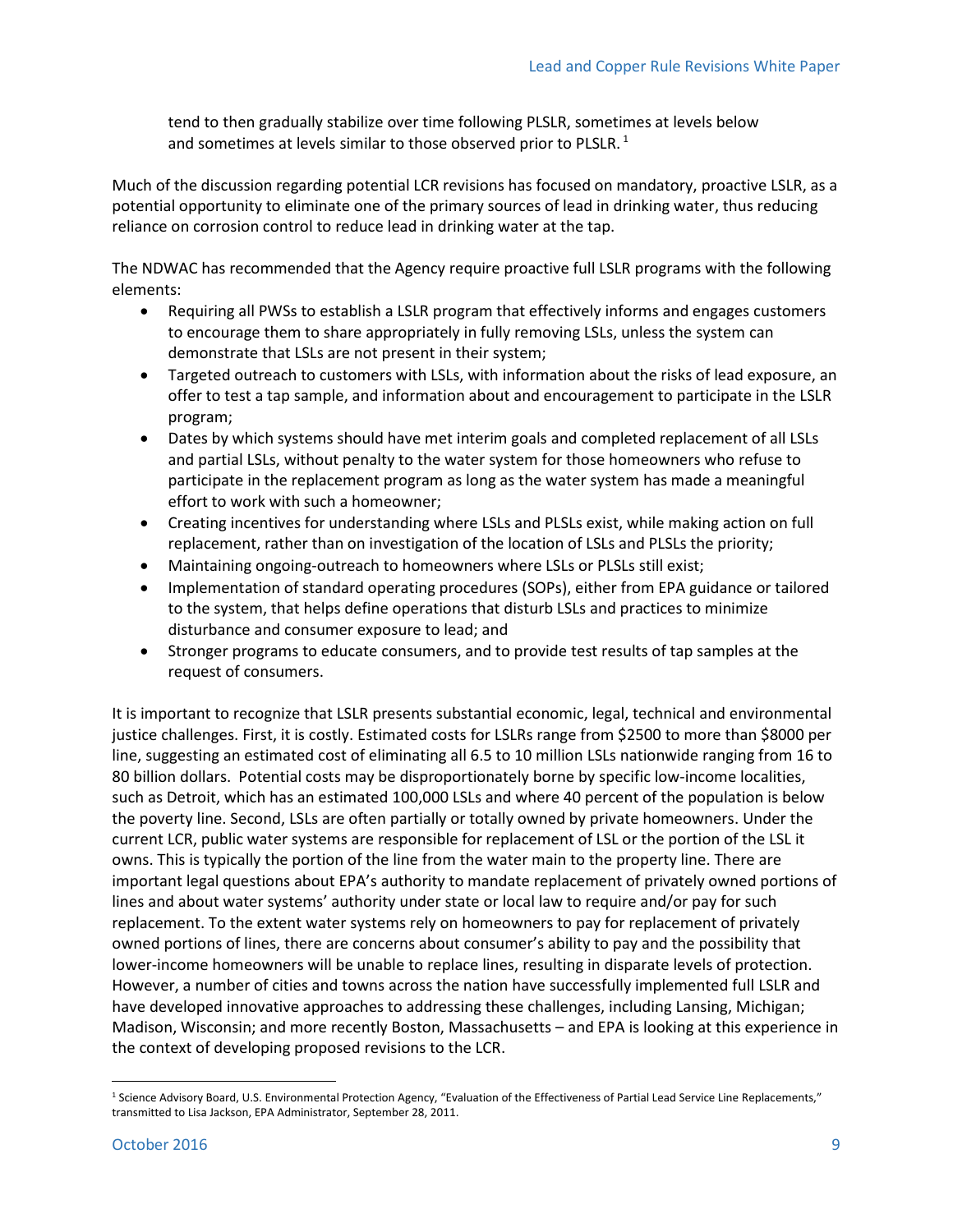EPA is considering proposing full LSLR programs. In assessing options for an LCR revision proposal, EPA is evaluating a number of important issues, including:

- The appropriate pace of LSLR and the mechanism for implementing and enforcing any LSLR program requirements. Consideration of number of LSLs that can feasibly be replaced on an annual basis will need to be considered as well as water system size.
- Costs and benefits of LSLR for reducing lead exposures. National costs could range from 16 to 80 billion dollars. Benefits will be estimated based upon avoided effects of lead exposure such as IQ loss in developing children. EPA will evaluate how much additional lead exposure reduction can be achieved in removing LSLs from water systems with optimized corrosion control. EPA will also evaluate other measures that can reduce lead exposure to assure that resources are focused on reducing the most significant sources of lead.
- How to provide for full LSLR where the utility does not own the full line, including an evaluation of whether a potential change to the definition of "control" under the SDWA would facilitate full  $LSLR.<sup>2</sup>$
- Requiring drinking water utilities to update their distribution system materials inventory to identify the number and location of LSLs in their system.
- How to address potential equity concerns with LSLR requirements and consumers ability to pay for replacement of their portion of the LSL. Identifying and evaluating incentive and creative funding mechanisms are critical as is encouraging use of Drinking Water State Revolving Fund to the extent possible.
- How to address LSLR in rental properties, particularly where low income residents do not control the property or have the ability to contribute to the cost of LSLR.
- Whether to prohibit or otherwise limit partial LSLR, and how to address concerns related to potential disturbance of LSLs during emergency repairs to water mains that are connected to LSLs.
- How to address the short term increases in lead levels that can follow LSLRs (i.e., requiring water systems to provide filters when lines, or enhanced household flushing recommendations).

#### <span id="page-9-0"></span>Improved Optimal Corrosion Control Treatment Requirements

Optimal Corrosion Control Treatment (OCCT) is the primary treatment technique on which the LCR focuses, and as noted above, it has been successful on a national basis in reducing lead and copper levels at the tap. Even if the revised LCR includes requirements for full LSLR, full replacement of LSLs would likely take decades to complete, and LSLR will not address potential risks from lead and copper materials present in premise plumbing in tens of millions of homes across the U.S. As a result, CCT requirements will continue to be a key element of a revised LCR.

Since the initial implementation of the LCR, systems have faced ongoing challenges of continuing to maintain optimal corrosion control while making necessary adjustments to treatment processes or system operations unrelated to corrosion control to comply with other NPDWRs. Determining whether treatment is optimized can be challenging for individual systems, given the wide variability in

<sup>2</sup> The Safe Drinking Water Act defines the term public water system as "…a system for the provision to the public of water for human consumption through pipes or other constructed conveyances, if such system has at least fifteen service connections or regularly serves at least twenty-five individuals. Such term includes (i) any collection, treatment, storage, and distribution facilities *under the control of* the operator of such system and used primarily in connection with such system, and any collection or pretreatment storage facilities not under such control which are used primarily in connection with such system."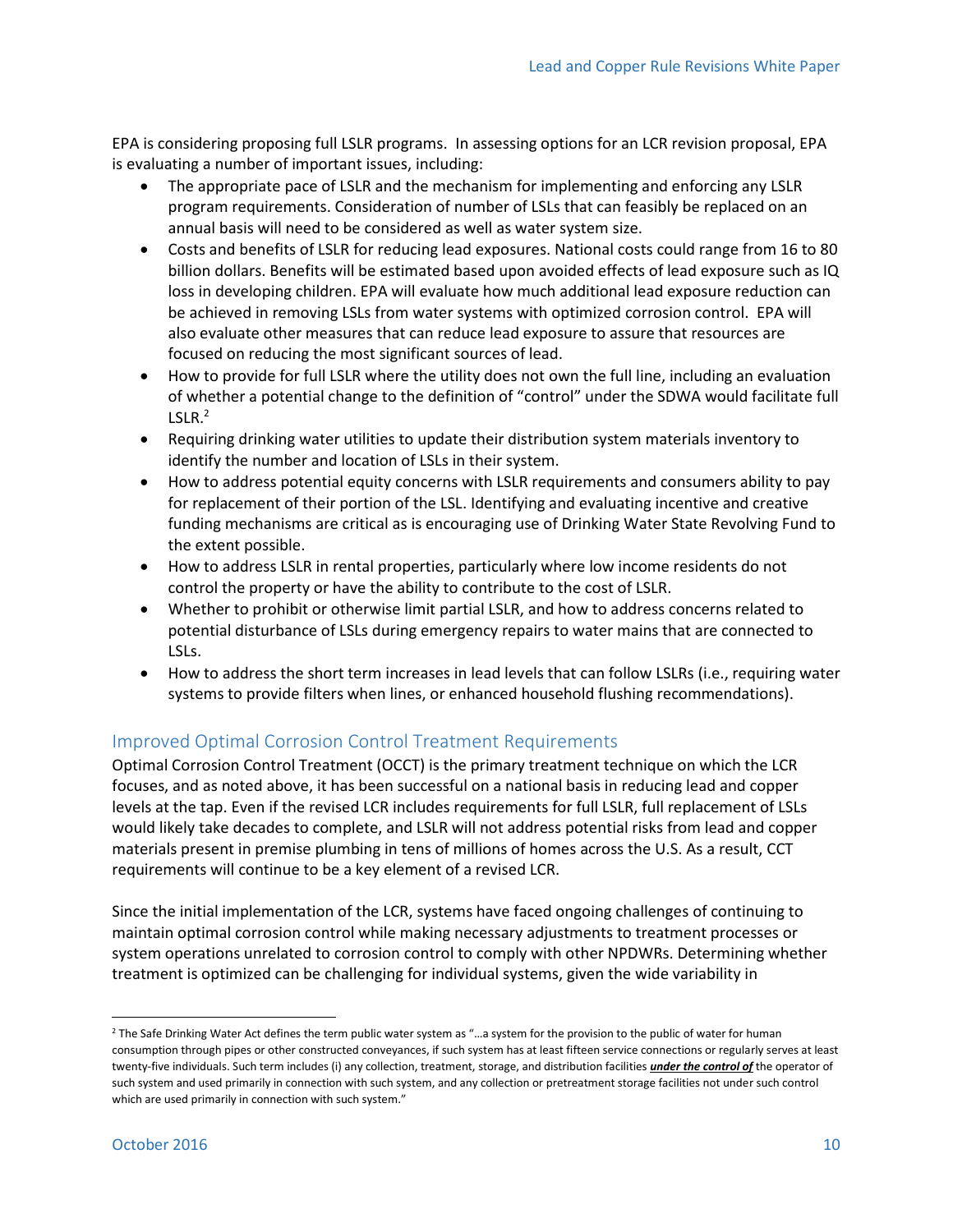distribution system composition, source water characteristics and approaches to complying with other NPDWRs, such as the surface water treatment rules. While the impact of changes in some water quality parameters on lead and copper levels are well understood, such as fluctuations in pH or alkalinity, others are more complex, such as the quantity and type of disinfectant used or the chemical composition of the protective scales within the LSLs. Small and medium systems (those serving <50,000 persons) are not required to commence development of a CCT plan under the existing LCR unless they have a lead ALE.

The NDWAC recommends that:

- EPA release a revised CCT guidance manual as soon as possible and update this manual every six years, so that PWSs and primacy agencies can take advantage of improvements in the science;
- EPA provide increased expert assistance on CCT to PWSs and primacy agencies;
- The LCR continue to require re-evaluation of CCT when a PWS makes a change in treatment or source water;
- The LCR continue to require water quality parameter monitoring to ensure that the OCCT is achieving the treatment objectives and that EPA consider requiring such monitoring on a more frequent basis with additional guidance on process control methods; and
- Large systems review their existing CCT plan in light of current science in a newly revised guidance manual with their primacy agency to determine whether the WQPs reflect the best available current science.

Recognizing the continuing central importance of CCT in reducing lead exposures, EPA is considering a range of options for strengthening CCT requirements in the proposed rule that could help to provide clearer requirements, reduce uncertainty, and ensure broader and more consistent proactive application of CCT to avoid high lead levels. Options under consideration include:

- Requiring large water systems (serving > 50,000 persons) to evaluate and re-optimize CCT when EPA publishes updated CCT guidance. This option would provide a mechanism to ensure water systems are considering the best available science to inform treatment decisions.
- Given that CCT is also effective at reducing lead leaching in premise plumbing (not just LSLs), requiring all systems in the U.S. to implement CCT, regardless of system size, tap sampling results, or the presence of LSLs; or alternatively, broadening the categories of systems for which CCT is required; requiring all systems to assume that their distribution system includes the presence of LSLs unless or until they provide the primacy agency with a robust distribution system materials evaluation that demonstrates that this is not the case.
- Requiring water systems that are already applying CCT that exceed the lead action level to evaluate and re-optimize CCT.

#### <span id="page-10-0"></span>Incorporating a Health-Based Benchmark to Strengthen Protection

Although the current LCR is focused on protecting public health by reducing lead and copper exposures, it does so through "technology-based" requirements. The 1991 LCR established an action level for lead of 15 ppb (for the 90th percentile sample) based on an assessment that it was generally representative of effective CCT. Although public discussion often mistakes the action level as having significance in terms of health impacts, EPA has consistently emphasized that the health-based maximum contaminant level goal (MCLG) for lead in the current LCR is zero and that there is no safe level of lead exposure. While the future LCR will maintain treatment technique requirements (e.g., CCT, public education and LSLR) to reduce lead exposures, a health-based benchmark for lead in drinking water could help to guide appropriate actions to communicate and mitigate risk, particularly at the household level.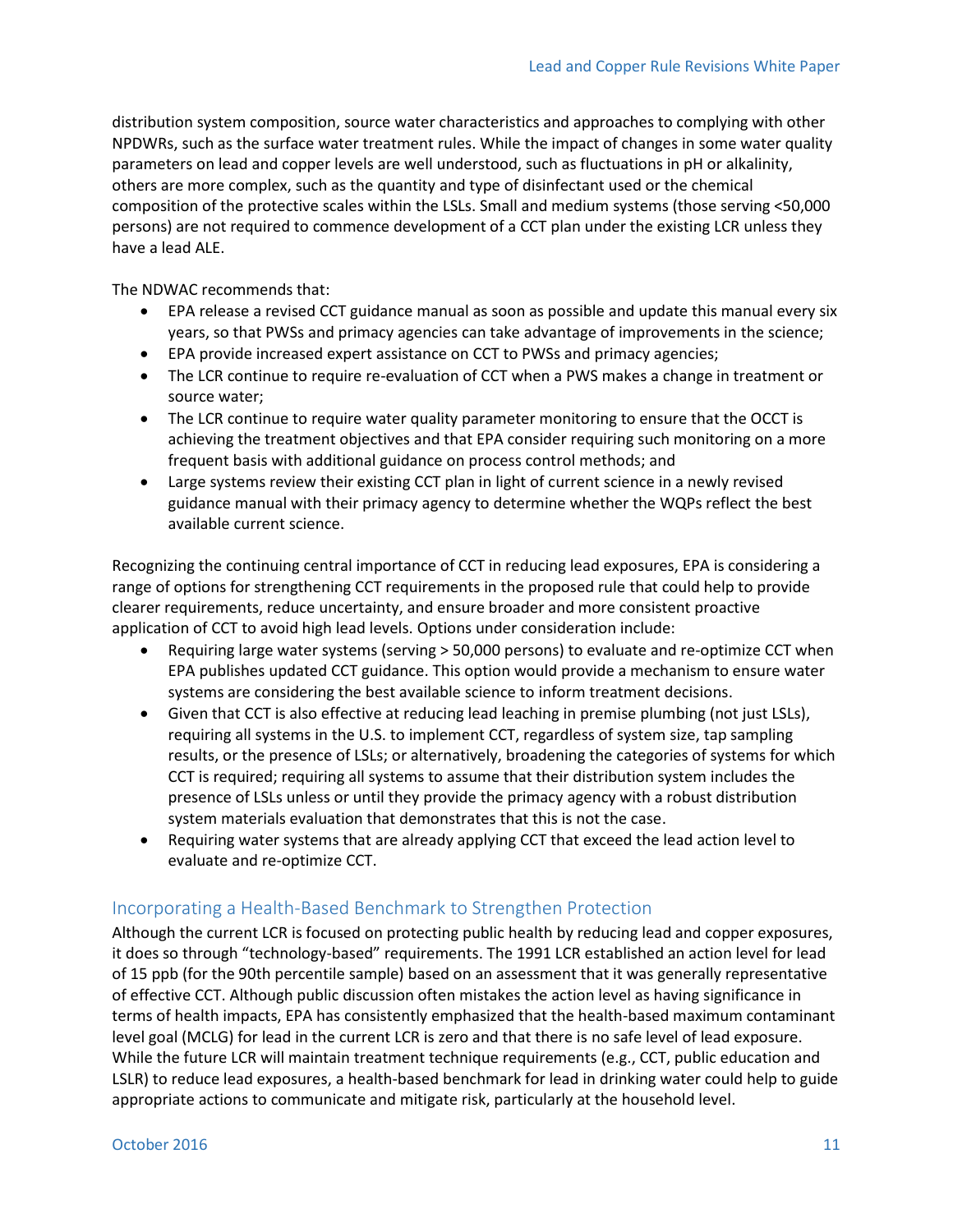As part of its 2015 recommendations, the NDWAC suggested that EPA establish a "household action level" based on the amount of lead in drinking water that would raise an average, healthy infant's blood lead level to greater than five micrograms per deciliter based on consumption of infant formula made with water. According to the NDWAC recommendations, water systems would be required to notify the consumer and the local public health agency if this level were exceeded – with the expectation that individuals and local officials will use this information to take prompt actions at the household level to mitigate lead risks.

While EPA has not yet determined the specific role of a health based benchmark for lead in drinking water in the new rule, the Agency sees value in providing states, drinking water systems and the public with a greater understanding of the potential health implications for vulnerable populations of specific levels of lead in drinking water. EPA is currently developing up-to-date scientific modeling of the relationship between lead levels in drinking water and blood lead levels – particularly for sensitive lifestages such as formula-fed infants and children under age 6. EPA expects to conduct an expert peer review panel to identify approaches to derive a health based value for lead in drinking water. Following this public peer review process, EPA expects to evaluate and determine what specific role or roles a health-based value may play in the revised LCR. EPA anticipates that the proposal will consider the "household action level" approach recommended by the NDWAC, but a health-based value could also help to inform other potential elements of a revised LCR – including public education requirements, prioritization of households for LSLR or other risk mitigation actions at the household level, and potential requirements related to schools or other priority locations.

#### <span id="page-11-0"></span>Considering the Potential Role of Point of Use Filters

One of the insights that has emerged from work in response to the crisis in Flint, Michigan, is the efficacy of point-of-use household filters in reducing lead levels at the tap. There are a broad array of point-of-use filters that are certified by independent third party labs for lead reduction. Recently, EPA collected samples from these filters installed on taps in Flint, Michigan, and verified that these filters are effective in reducing lead levels. Filters require periodic replacement of cartridges to remain effective. The SDWA requires point of use devices specified as a feasible technology to achieve compliance with an MCL or treatment technique requirements to be owned, controlled, and maintained by the water utility. While filters are not an appropriate substitute for CCT, LSLR, or other actions to properly manage and reduce lead levels at the system level, EPA is considering role for filters in addressing risks from lead and copper at the household level. Potential roles include requiring point of use filters where there has been a disturbance of a LSL or where tap sampling indicates an exceedance of a health-based benchmark or action level.

#### <span id="page-11-1"></span>Clarify and Strengthen Sampling Requirements

The goal of the LCR sampling requirements – including site selection criteria and tap sampling procedures — is to cost effectively assess the effectiveness of a water system's CCT and to trigger additional actions to reduce exposure when necessary. The target locations in the LCR are focused on the homes that are likely to have the highest risk for lead exposure. The lead sampling protocol requires a one liter first draw sample collected after water has remained stagnant for at least 6 hours. Implementation of the sample site selection criteria and the sampling protocol are challenging and provide opportunity for error, particularly given that samples are collected by the residents themselves. In addition, numerous stakeholders have criticized the current rule as providing too much discretion in sampling approaches and providing opportunities for systems to implement their sampling procedures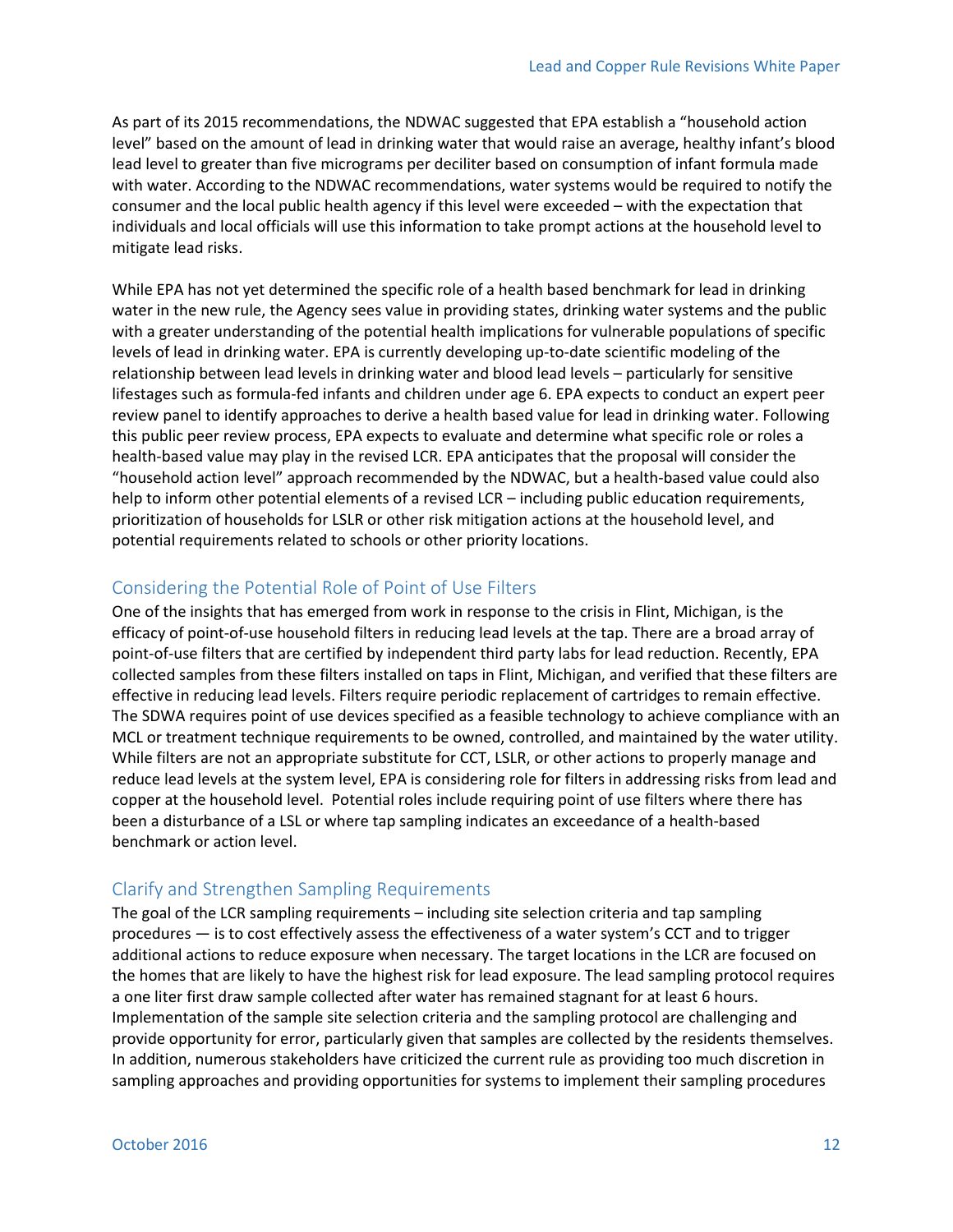to avoid exceeding the action level, even in circumstances where corrosion control has not been optimized.

On February 29, 2016, EPA issued a memorandum encouraging states and drinking water utilities to implement protective LCR sampling procedures, based on lessons learned in Flint, Michigan, and other communities. These sampling procedures include eliminating the practice of flushing the tap prior to the mandatory 6-8 hour stagnation period (pre-stagnation flushing), ensuring that faucet aerators are not removed prior to conducting tap sampling under the LCR, and encouraging the use of wide mouth bottles for collection of tap samples to avoid the loss of any of the first draw sample. EPA expects to incorporate each of these recommended sampling procedures as proposed requirements in the proposal for the revised LCR.

In addition, EPA has increased oversight of state programs to ensure effective implementation of the LCR. As part of these efforts, EPA sent letters on February 29, 2016, to state commissioners to ensure consistency with EPA regulations and guidance. The letter requested that primacy agencies work collaboratively with EPA to ensure national consistency and improve transparency and public information regarding the implementation of the rule.

The majority of the states confirmed that they have been consistent with EPA guidance and the LCR. Some primacy agencies specifically stated in their response that they would be undertaking steps to ensure that their protocols and procedures follow the LCR and applicable guidance. Regarding the use of EPA guidance on LCR sampling protocols and optimization corrosion control procedures, the majority of the primacy agencies confirmed that they use relevant guidance and protocols for sampling and corrosion control. Some primacy agencies had previously encouraged pre-flushing but stated they would update their protocols to ensure consistency with the recently published EPA sampling memo.

The NDWAC recommends that a voluntary customer-initiated sampling program based on a more robust and targeted public education be substituted for the current LCR tap sampling requirements. The results of the voluntary tap sampling program would be used for three separate purposes:

- Informing and empowering individual households to take action to reduce risk;
- Reporting to health officials when monitoring results exceed a "household action level"; and
- Providing an ongoing source of information to the utility to assess effectiveness of CCT.

In the proposed LCR revisions, EPA intends to propose clear and robust sampling requirements to serve the goals of: (1) providing appropriately robust information on how the overall system is performing in reducing lead levels; and (2) providing information on household levels that can be compared to healthbased levels, to help guide mitigation actions at individual homes.

EPA is continuing to evaluate specific procedures for tap sampling, including:

- The continued use of "first draw" tap samples, sequential sampling to characterize lead levels in drinking water that has been in contact with premise plumbing and the LSL, random daytime samples, whether the rule should include a variety of tap sampling protocols to meet different needs for customers and the system, and whether the rule should provide for systems to sample customer's taps on request.
- Mandatory sampling for schools that are not public water systems in the revised LCR, given the presence of vulnerable populations in the school environment and the ongoing challenges that schools continue to encounter with elevated lead levels in drinking water.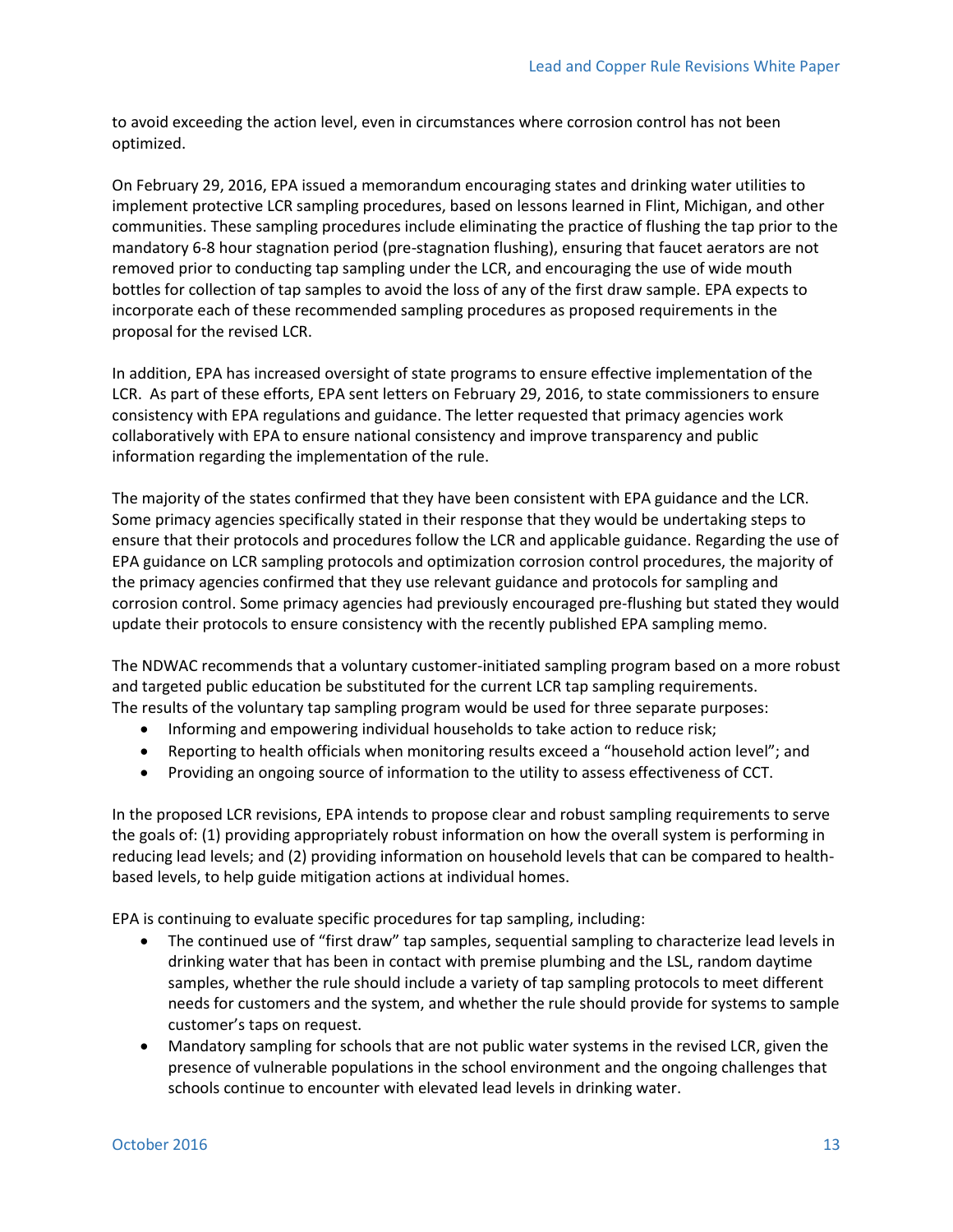ORD partnering with technology developers in industry and academia to identify available technologies that can be used to support real-time monitoring of water quality parameters for measuring the effectiveness of corrosion control in the distribution system.

#### <span id="page-13-0"></span>Increased Transparency and Information Sharing

Transparency and public sharing of data and information is a cornerstone of EPA's efforts to strengthen the effectiveness of its rules. The drinking water crisis in Flint, Michigan, and subsequent focus on lead issues in other communities has underscored the need for transparency with the public in implementing actions to reduce lead in drinking water. EPA took important steps to advance these efforts on February 29, 2016, when the Agency sent letters to every governor and drinking water primacy agency responsible for implementing the LCR, urging a series of actions to address risks from lead in drinking water. The Agency called on primacy agencies to work with public water systems to increase transparency in implementation of the LCR by posting on their public websites:

- the materials inventory that systems were required to complete under the LCR, including the locations of LSLs, together with any more updated inventory or map of LSLs and lead plumbing in the system; and
- LCR compliance sampling results collected by the system, as well as justifications for invalidation of LCR samples.

The Agency also asked that states enhance efforts to ensure that residents promptly receive lead sampling results from their homes, together with clear information on lead risks and how to abate them, and that the general public receives prompt information on high lead levels in drinking water systems.

Many of the responses from state commissioners identified practices and policies that enhance the implementation of the LCR and increase public transparency. States identified opportunities to promote transparency at the state level by posting individual lead compliance samples, and not just the 90<sup>th</sup> percentile values on their public websites utilizing the Drinking Water Watch or similar tools. To complement this effort, some public water systems are providing online searchable databases that provide information on known locations of LSLs, or providing videos that show homeowners how to determine whether their home is served by a LSL.

To shorten reporting and notice timeframes, some states have adopted more stringent timelines for water systems to provide consumer notices to all who receive water from sites that were sampled and resulted in a lead ALE. While the LCR allows up to 30 days, some states are requiring notice to consumers as quickly as 48 hours after sampling. In addition, some states require laboratories that analyze lead compliance samples to contact the state within 24 hours of confirming that a sample analysis has exceeded the 15 parts per billion action level for lead. Consistent with the EPA's 2013 E-Reporting Policy<sup>3</sup> the agency intends to use, to the maximum extent practicable, common agency tools, information systems, and data sets for E-Reporting for the revised LCR. E-Reporting can facilitate faster access to data and other information critical to consumers to understand lead and copper levels in their drinking water and within the water system and to make informed decisions regarding actions they may take to reduce exposure from lead in drinking water.

The NDWAC recommends that EPA strengthen requirements for public access to information about LSLs, tap monitoring results and other relevant information. Enhanced requirements for sharing compliance

 $\overline{\phantom{a}}$ 

<sup>3</sup> https://www.epa.gov/compliance/policy-statement-e-reporting-epa-regulations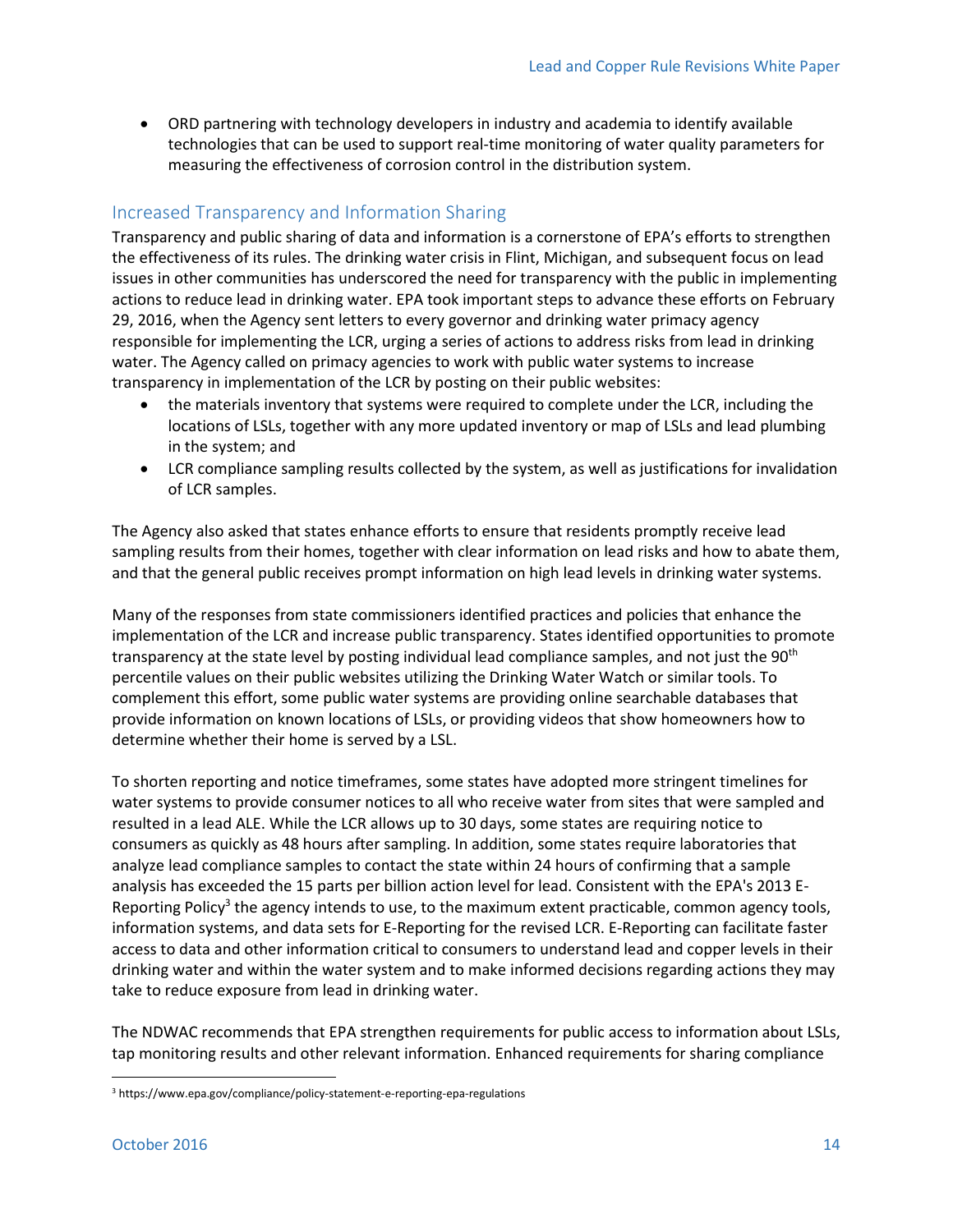data and other information with the public can play a critical role in strengthening the protections provided by the LCR. By providing individuals and communities with prompt and accurate information, the LCR can help to leverage broader public involvement and engagement in ensuring accountability, consistency in meeting regulatory requirements, and prompt action to mitigate high lead levels or other risks, both at the system and household level.

Accordingly, the agency expects to propose stronger public transparency elements for the revised LCR. Measures under consideration include:

- Requiring drinking water utilities to post all LCR sampling results and sample invalidation justifications on their publicly accessible website in a form that protects the privacy of customers;
- Mandating shorter time frames for providing lead sampling results to consumers;
- Mandating shorter time frames for providing the public with public health education when high lead levels are detected in their drinking water system;
- Enhanced requirements for sharing the results of the materials evaluation conducted by drinking water system, including publicly identifying the location of LSLs within the community in a way that protects privacy of homeowners;
- Enhanced requirements for states to publicly identify each system within their state that is currently or has recently experienced an ALE, along with the specific steps the system is required to fulfill and their progress in implementing these requirements
- Requiring systems to provide information on the number of lead tap samples collected, number of samples that exceed the lead action level, information about voluntary sample results and any recent changes to CCT or water quality parameters that might affect lead levels in their water; and
- Requiring more timely electronic reporting of sampling results to primacy agencies and EPA.

#### <span id="page-14-0"></span>Public Education Requirements

A critical element of the LCR is public health education to ensure that the public has easy access to clear information on lead and copper risks in drinking water and how to mitigate them. The current LCR requires public health education in response to a lead ALEs. One concern with this approach is that systems can have up to 10 percent of homes with highly elevated levels of lead in drinking water without causing an ALE and triggering the public health education requirements of the rule.

The NDWAC recommends that:

- EPA establish an easily accessible, national clearinghouse of information about lead in drinking water to serve the needs of the public and of public water systems;
- Require information be sent to all new customers on the potential risks of lead in drinking water;
- Revise the current CCR language to address LSLs and update the health statements;
- Add requirements for targeted outreach to customers with LSLs; and
- Expand the current requirements for outreach to caregivers/health care providers of vulnerable populations.

EPA is considering modifications to the rule to strengthen the public education requirements by requiring ongoing, proactive and targeted public education to effectively communicate drinking water lead risks, promote tap sampling, and provide actions consumers can take to reduce lead exposures regardless of ALEs by the system.

#### October 2016 **15**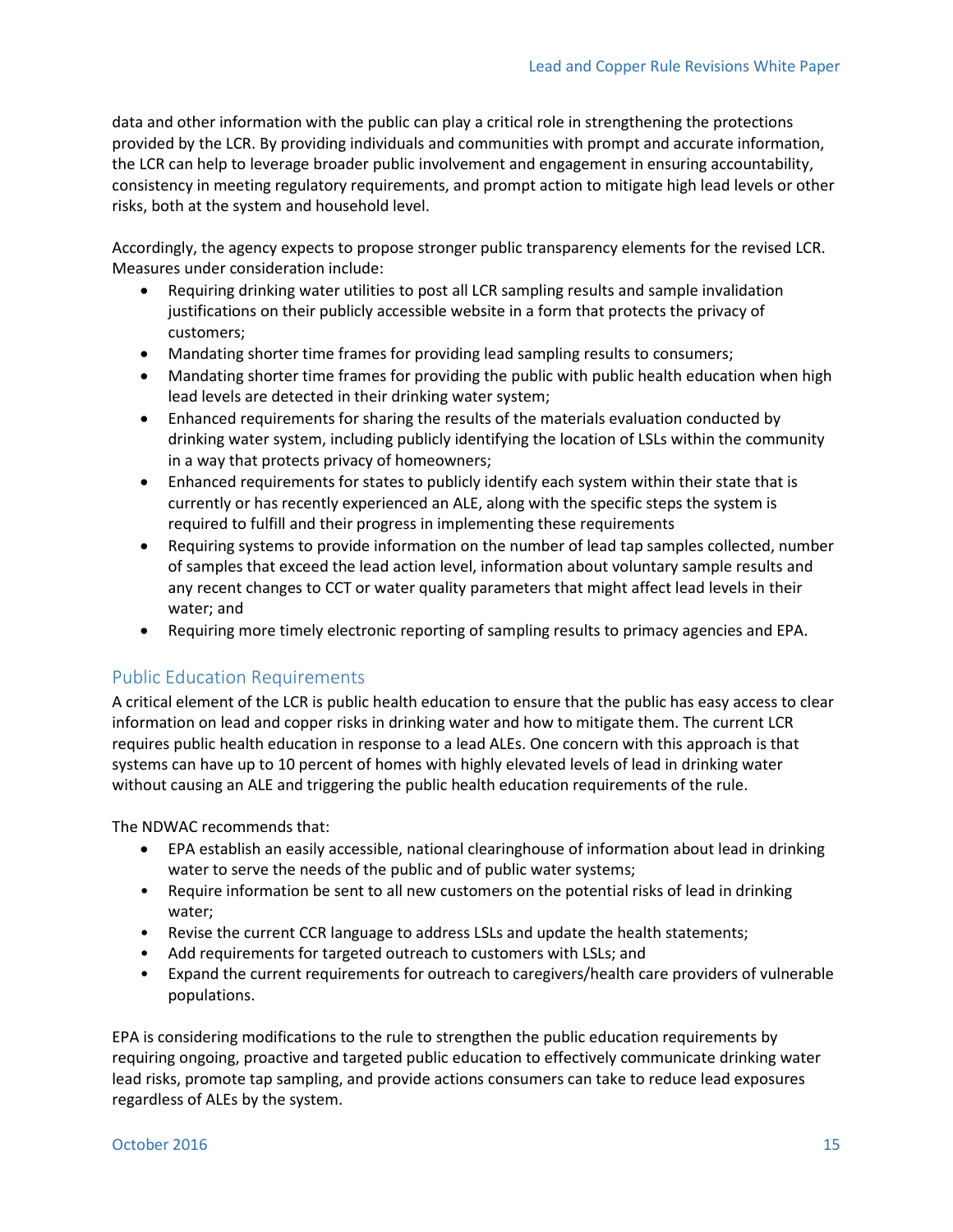The Agency is also considering requiring water utilities to provide information on lead risks to all new customers at the time of service connection, expanding the current LCR requirements for public outreach to caregivers and healthcare providers for vulnerable populations, and revising the current requirement for CCRs so that these reports address the status of LSLs in each city.

Customers with LSLs are at heightened risk for lead exposures in drinking water. EPA is considering a number of potential public education requirements in the proposed LCR revisions to help mitigate these risks, including:

- Requiring water systems to provide targeted outreach to customers with LSLs and to provide these customers with invitations to have their water tested and to participate in a LSLR program, regardless of ALEs in the system;
- Requiring water system to provide public access for LSL inventories, which would include the locations of those service lines;
- Requiring that customers be notified of emergency or planned maintenance that may disrupt LSLs, therefore increasing lead levels, and be provided with information on actions that can be used to mitigate exposure; and
- Requiring a standard operating procedure be prepared and provided to other utilities who may disturb LSLs for maintenance or capital improvements.

#### <span id="page-15-0"></span>Potential Revised Copper Requirements

Published corrosion literature since 1991 on copper has shown that copper and lead leaching patterns differ. The current LCR sample site selection criteria targets highest-risk lead sites, and tap samples for both lead and copper are collected at these locations. Some stakeholders have expressed concerns that elevated levels of copper may be missed using this approach.

The NDWAC Recommends:

- Instead of basing action on the results of routine, in-home copper sampling, actions should be based on the aggressiveness of the water to copper. Systems can determine if their water is aggressive to copper by doing WQP monitoring in the distribution system. All PWSs should be assumed to have water that is aggressive to copper unless they demonstrate that it is not.
- EPA should develop criteria to define water that is not aggressive to copper for the purpose of establishing whether a system falls into that category (or "bin") for the purposes of the LCR. EPA should consider the accuracy and potential variability of pH and alkalinity monitoring as well as corrosivity to copper in establishing pH and alkalinity ranges. The criteria also should include consideration of passivation time.
- PWSs can choose one of several approaches to demonstrate that their water is not aggressive to copper.
- PWSs with water classified as non-aggressive to copper must continue to demonstrate that the water is non-aggressive. PWS's can choose to:
	- Maintain those WQPs that demonstrate it maintains non-aggressive water, or
	- Conduct copper sampling at vulnerable homes (houses < 2 years old with new copper plumbing) to demonstrate that water chemistry is non-aggressive cooper levels fall under the AL/MCL).

EPA is considering modifications to the LCR requirements to provide greater attention to the potential risks associated with elevated levels of copper in drinking water. Options that are being considered include modifications to the sample site selection criteria to include sites that are at greatest risk of producing elevated levels of copper, and developing water quality parameters designed to identify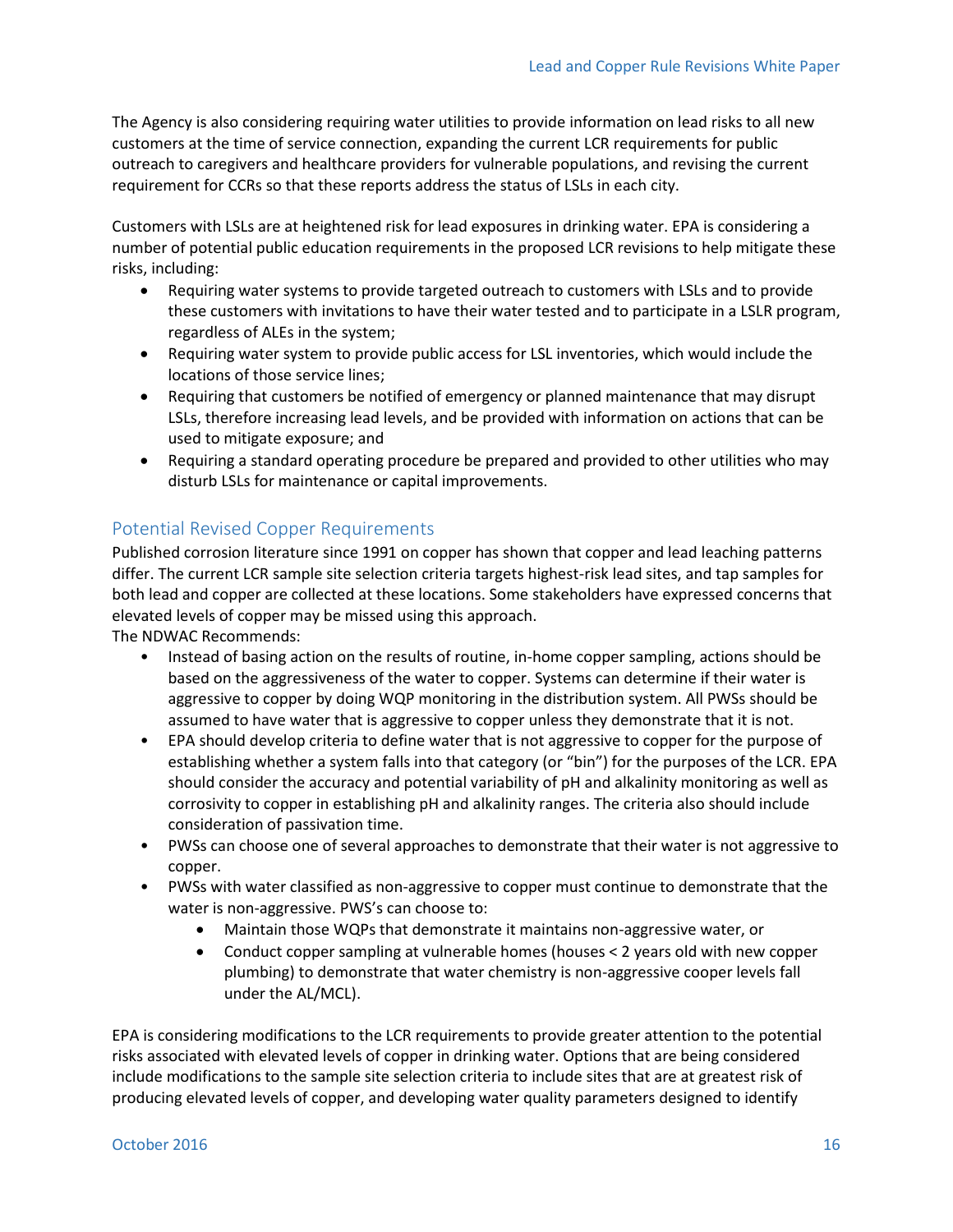systems that have water aggressive to copper. Systems with aggressive water could be required to install CCT and/or conduct public education for copper, while systems with nonaggressive water could be required to periodically demonstrate that leaching of copper is not a concern for the water system.

#### <span id="page-16-0"></span>Relationship with Broader Lead Issues

While the LCR revisions are focused on lead in drinking water, EPA recognizes that the ultimate goal is comprehensive reduction in exposures to lead from all contaminated media, some of which may present greater risks than drinking water in individual communities or homes.

Lead can be ingested from various sources, including lead paint and house dust contaminated by lead paint, as well as soil, drinking water, and food. The effects of lead exposure are generally measured by blood lead levels. As a result of the multitude of possible exposure pathways, the contribution from specific pathways (e.g., consumer products, diet, soil, ambient air) to blood lead concentrations can vary widely for each individual.

Young children, infants, and fetuses are particularly vulnerable to lead because their behavior patterns typically lead to higher exposures, they absorb a greater proportion of the lead they ingest than adults, physical and behavioral effects of lead occur at lower exposure levels in children than in adults, and the central nervous system of children undergoes rapid development and impacts during this period can have lifelong effects.

EPA estimates that drinking water can make up 20 percent or more of a total exposure to lead. In some circumstances, infants who consume mostly mixed formula can receive 40 percent to 60 percent of their exposure to lead from drinking water. Current water sampling protocols were designed to assess the adequacy of CCT, not the level of human exposure to lead. Important fluctuations in water lead levels can be missed because of limitations inherent in sampling protocols that EPA uses, making it difficult to assess household exposure through drinking water. 4

Pathways of exposure to lead related to ambient air include both inhalation of lead and ingestion of lead in dust or soil that originated in the ambient air. For example, dietary lead exposure may be air-related if ambient air lead deposits on plant materials or in water that becomes available for human consumption. (They may also be water-related if cooking is undertaken in tap water with high lead levels.)

Dust and soil particles containing lead are typically in the size range that is ingested rather than inhaled. However, soil can act as a reservoir for deposited lead emissions, and exposure to soil contaminated with deposited lead can occur through re-suspended particulate matter as well as hand-to-mouth contact, which is the main pathway of childhood exposure to lead.

To address these concerns, EPA is committed to continuing to work with federal, state and local partners to reduce lead risks in all contaminated media**.**

 $\overline{a}$ 

<sup>4</sup> Brown, Mary Jean and Margolis, Stephen, Division of Emergency and Environmental Health Services, National Center for Environmental Health, Centers for Disease Control, "Lead in Drinking Water and Human Blood Lead Levels in the United States," *Morbidity and Mortality Weekly Report*, August 10, 2012.